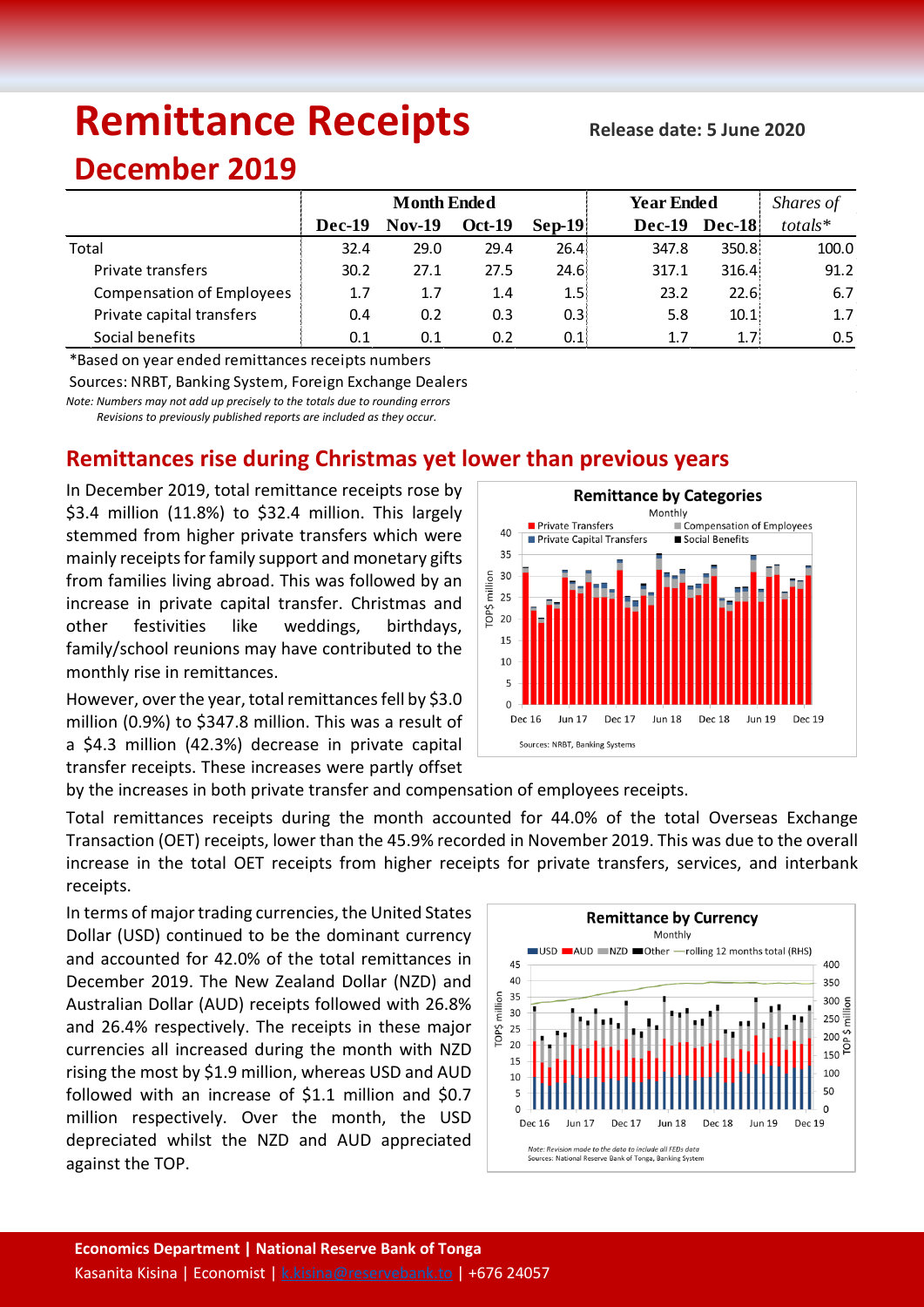Foreign Exchange Dealers (FEDs) remained as the preferred channel for receipt of remittances accounting for 87.4% share of total remittances with the remaining 12.4% via banks. Generally, public preference for sending and receiving money via FEDs is due to accessibility and faster services.

#### **Private Transfers**

Private transfer receipts rose over the month by \$3.1 million (11.6%) to a total \$30.2 million. These are mainly receipts for family support and gift from families and friends abroad. Private transfers accounted for 93.1% of the total remittance receipts. Moreover, it also accounts for 41.0% of the total OET receipts which is lower than the 42.8% last month as the overall OET receipts increased in December 2019. The total receipts of private transfers for the year ended December 2019 increased by \$0.7 million (0.2%) driven mainly by the receipts for family support.

#### **Employee Compensation**[1](#page-1-0)

The total compensation of employees' slightly rose in December 2019 by \$0.04 million to \$1.7 million. The monthly rise accounts for 5.2% of the total remittance receipts and resulted mainly from higher receipts from seasonal workers<sup>[2](#page-1-1)</sup>. The increase in receipts from seasonal workers was solely driven by a \$0.3 million rise in NZD receipts which outweighed a decline of \$0.2 million in AUD receipts.

Over the year, the total employee compensation rose again by \$0.6 million (2.5%) to \$23.2 million. Other wages and salaries accounted for 51.3% (\$11.9 million) of the employee compensation receipts over the year,



and the remaining 48.7% (\$11.3 million) was from RSE/SWP workers. New Zealand RSE workers contributed the most to the seasonal workers' receipts of \$9.1 million, while the seasonal workers from Australia only contributed \$2.2 million.

#### **Private capital transfers & social benefits**

In December 2019, both private capital transfer and social benefits receipts increased over the month by \$0.2 million and \$0.1 million respectively. Private capital transfers are mostly funds for capital projects such as construction projects of private households whilst social benefits are mainly receipts of pension funds. The private capital transfer and the social benefits receipts account for 1.2% and 0.5% respectively of the total remittances for December 2019. However, during the year, private capital transfers and social benefit receipts both declined by \$4.3 million (42.3%) and \$0.04 million (2.3%) respectively.

#### **Outlook**

Remittance receipts are anticipated to remain high but at a slower pace in the upcoming months as the New Year approaches along with the opening of a new academic year. The Reserve Bank will continue to closely monitor remittance receipts given it is the largest source of foreign exchange inflow for the Tongan economy.

**Economics Department | National Reserve Bank of Tonga** Kasanita Kisina | Economist | [k.kisina@reservebank.to](mailto:k.kisina@reservebank.to) | +676 24057

<span id="page-1-0"></span> $1$  Employee compensation is the sum of wages and salaries from the seasonal workers abroad, Tongan residents working short term overseas, and resident employees serving foreign organizations.

<span id="page-1-1"></span><sup>&</sup>lt;sup>2</sup> The figures for receipts from Seasonal Employees are limited to the ability of the banks and FEDs to identify receipts from seasonal workers.